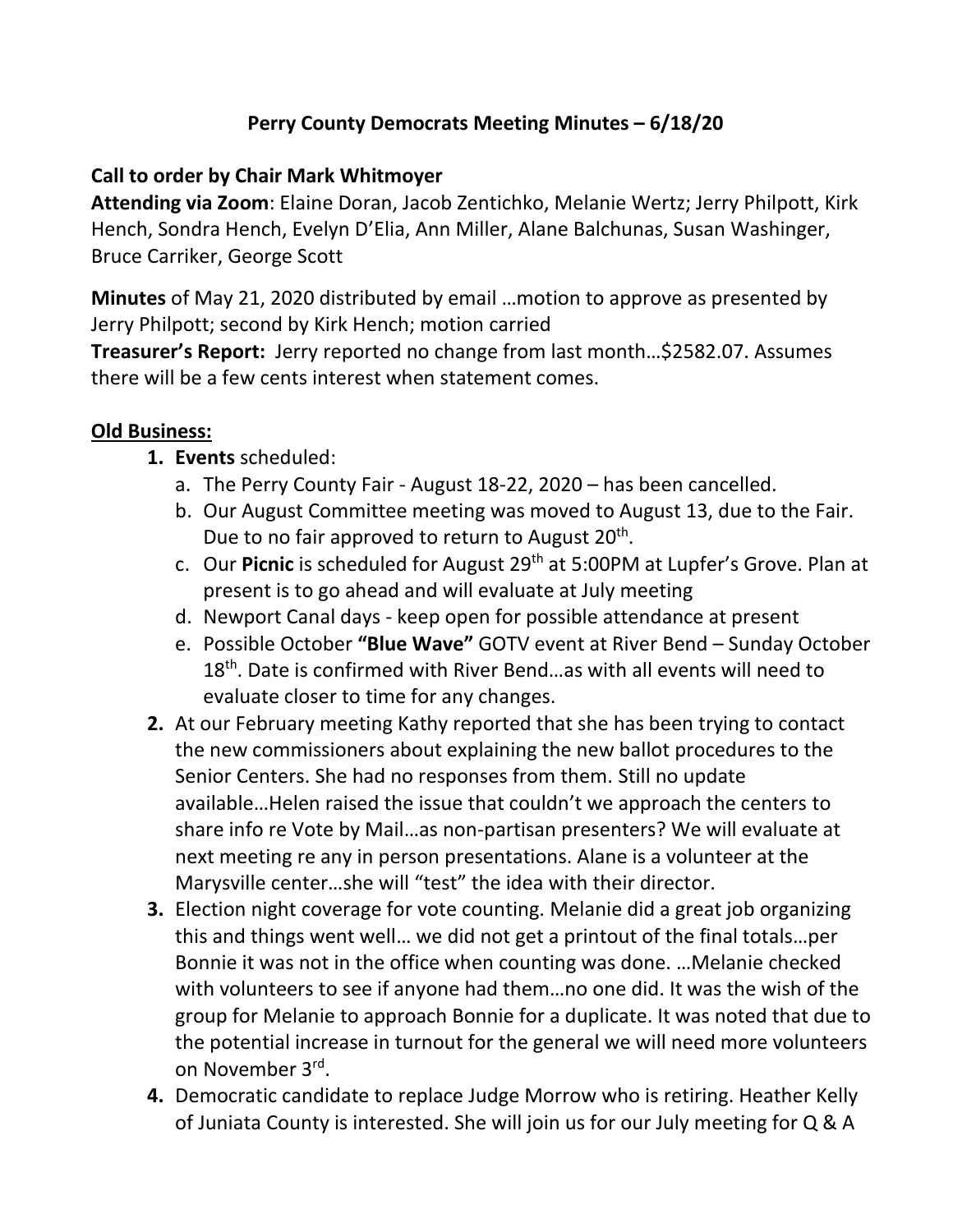to help us decide whether to endorse her. Mark asked Jerry if he would lead the discussion at that meeting.

**Website and Social Media Update** – Jacob – discussion re email list. Jacob feels the list is complete…for some reason folks are getting them in their spam…it was noted that as we continue Zoom meetings we might post the meeting on FB with addendum for folks to RSVP for meeting link.

### **New Business**

# **1. 2020 Candidates and Campaigns** –

- a. George Scott gave an update from the primary…Thanking everyone for all their help…noting Vote by Mail had a huge response in Dauphin county…not as many for Perry. Noticed at Perry polling stations the majority of workers were not masked…many signs for the Republican candidates…his were missing…and replaced. He recommended we might want to have "poll Watchers" for the general election due to the degree of voter suppression by the "R's". Discussion re Meet and Greets "virtually" until in person can be done…noted the current rallys and demonstrations might be a great place to do voter registration either by paper or on smart phones. Melanie volunteered to do this at the upcoming rally in New Bloomfield 6/19. Discussed that there might be changes to the election process in Fall to handle the anticipated mail-in ballots such as an earlier cut off date for return as well as starting to count earlier.
- b. The Scott campaign was able to use texts/ phone banking effectively during this primary election…hoping to be able to expand to more in person contact. While it will be a coordinated campaign with the state, his campaign is moving ahead with their plans. Mark noted for November, George Scott will be our main focus together with the all-important Presidential election.
- c. Given the reality of the pandemic we need to work on encouraging voting by mail.
- d. Phone calls and texting are the best remaining campaign options. Mark will connect with George Scott campaign re their options used to contact voters.
- e. Melanie and Mark both have **George Scott** signs for folks to put up.
- f. Maybe we will be able to hold some in person "meet-and-greet house parties" in the Fall if conditions permit.
- **2.** We have been contacted by the **Lee Griffin** campaign. Lee is our candidate for US House of Representatives, Pennsylvania's 12th District. They would like to have a virtual "meet-and-greet" on July 30<sup>th</sup> from 7:00 to 8:00. We will confirm this with the campaign.
- **3.** Mifflin County has contacted us re participating in a digital billboard on 322 near Newport. Cost is \$375 for 3 months…per Theresa Hobbs. Discussion followed re more info re text...verify cost...contract requirements, etc. Mark will contact Theresa.